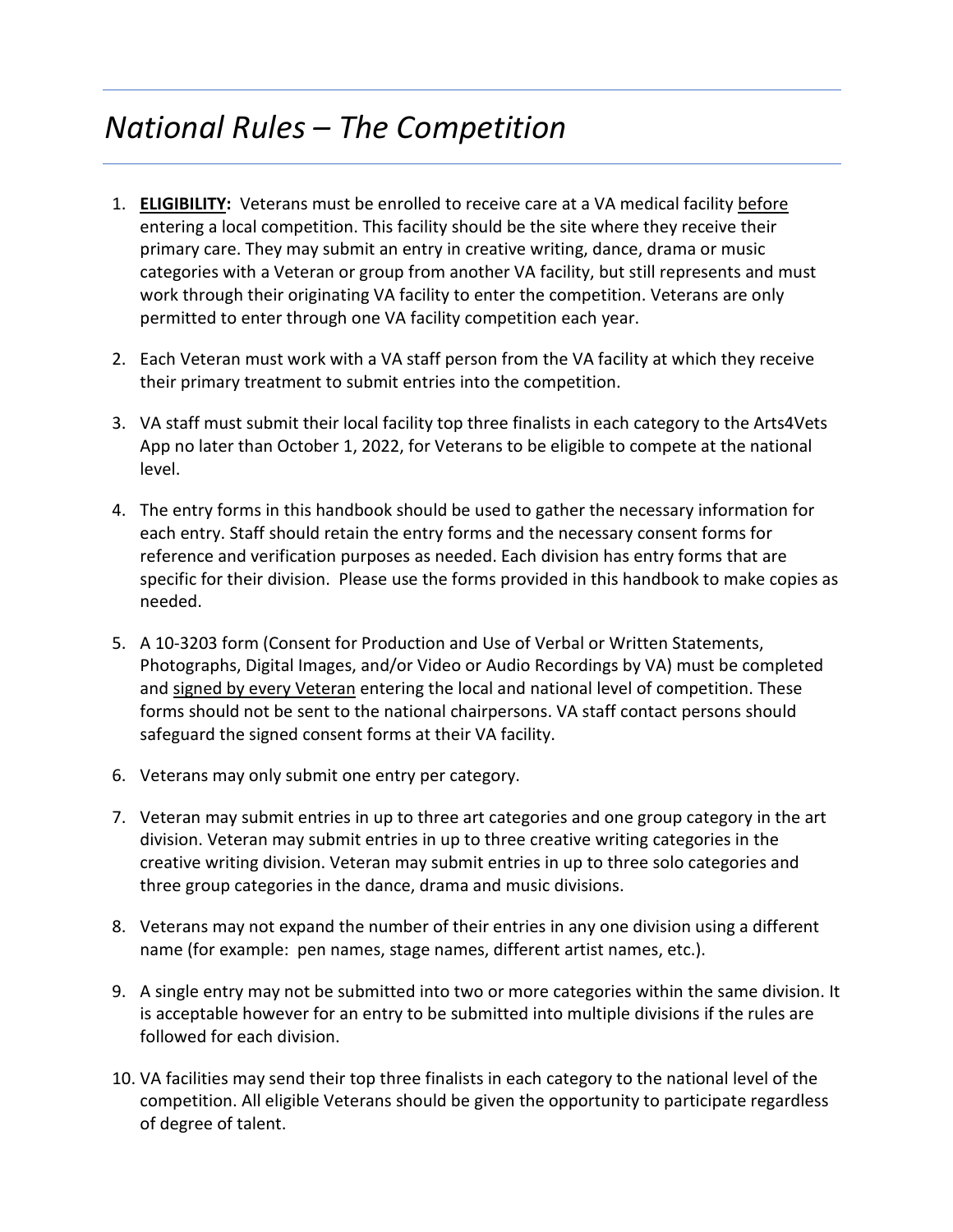# *National Rules – The Competition (continued)*

- 11. Veterans who have received a gold medal in the same category from any of the 5 divisions (art, creative writing, dance, drama, and music) for two consecutive years must enter a different category the third year. Failure to comply with this rule will result in the entry being disqualified.
- 12. Veterans may not enter the same art, creative writing, dance, drama and music entry again after it has won first-place nationally. Failure to comply with this rule will result in disqualification of the entry. Additionally, Veterans should be encouraged to enter new material each year.
- 13. References to diagnosis and explanations of emotional or personal content related to the Veteran will not be read or communicated to the national judges. The exception to this rule is an entry submitted into a category that requires a write-up.
- 14. Veterans in national first, second and third place groups of up to five in art, creative writing, dance, drama and music will each be presented a medal. Groups of six or more will be presented a medal if possible or will be provided an award certificate. Non-Veterans and Veterans serving as accompanists, or dance partners, or dramatic readers that enhance an entry will not receive medals or certificates.
- 15. Prior to submitting entries in the competition, eligible Veterans who are also VA employees should discuss leave options/restrictions with their supervisor in the event they might be invited to attend the National Veterans Creative Arts Festival.
- 16. Results of the national competition will be sent via E-mail to VA staff contact persons in December. They will be posted to the website in January.[www.creativeartsfestival.va.gov](http://www.creativeartsfestival.va.gov/)

### **Art Division**

- All artwork entered (except for the Military Combat Experience) must have been completed after October 1, 2021.
- Art entries must be submitted as digital .JPEG images. Do not submit the actual art or photographs of the art as they will be disqualified.
- All Veterans who place first at the national level in the art division of the competition will be invited to the Festival.
- Following the national judging, first-place pieces from each art division category should be shipped to the National Veterans Creative Arts Festival host VA facility location. Information will be sent after the results are announced on the specifics for mailing artwork. Entries that are extremely fragile may not be shipped and will instead be displayed at the Festival art exhibit as a poster image.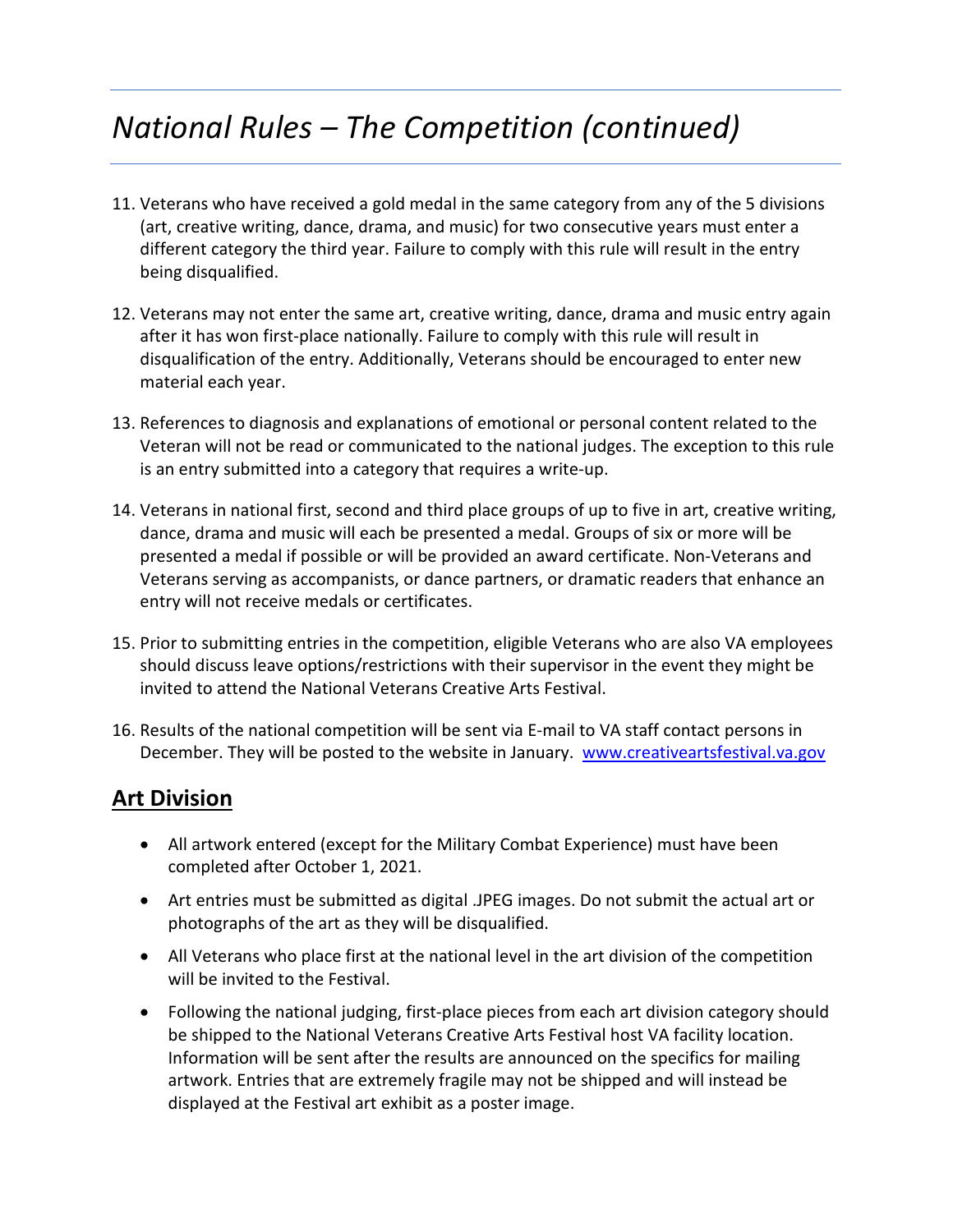# *National Rules – The Competition (continued)*

### **Creative Writing Division**

- Entries in the creative writing division must have been completed after October 1, 2021.
- Creative Writing entries must be submitted as Word documents. Do not send PDF documents or documents with graphics.
- All Veterans who place first at the national level in the creative writing division of the competition will be invited to the Festival.

### **Dance, Drama, and Music Divisions**

- Entries in the dance, drama and music divisions must be recorded after October 1, 2021.
- Dance, drama and music entries must be video recorded and submitted as MP4, .WMV, or .MOV files. (VOB files will not be accepted.)
- Entry length should be approximately 3 minutes. The national competition judges suggest WOWING them in the first 3 minutes. Entry content that continues longer than 3 minutes may not be viewed.
- Music entries must be recorded live. No voice-over dubbing will be allowed. No lip syncing to a pre-recorded track will be allowed.
- TITLE PAGE Each entry must have a title page displayed prior to the entry being shown. The title page should include the Category and the Title of the Entry. The title page may be inserted during the editing process. It is also acceptable to hold up a handwritten sign that states the category and title of piece.
- All Veterans who place first at the national level in the dance, drama, and music division of the competition will be invited to the Festival.

**The national chairpersons and judges of the competitions reserve the right to disqualify an entry if the above rules are not followed.**